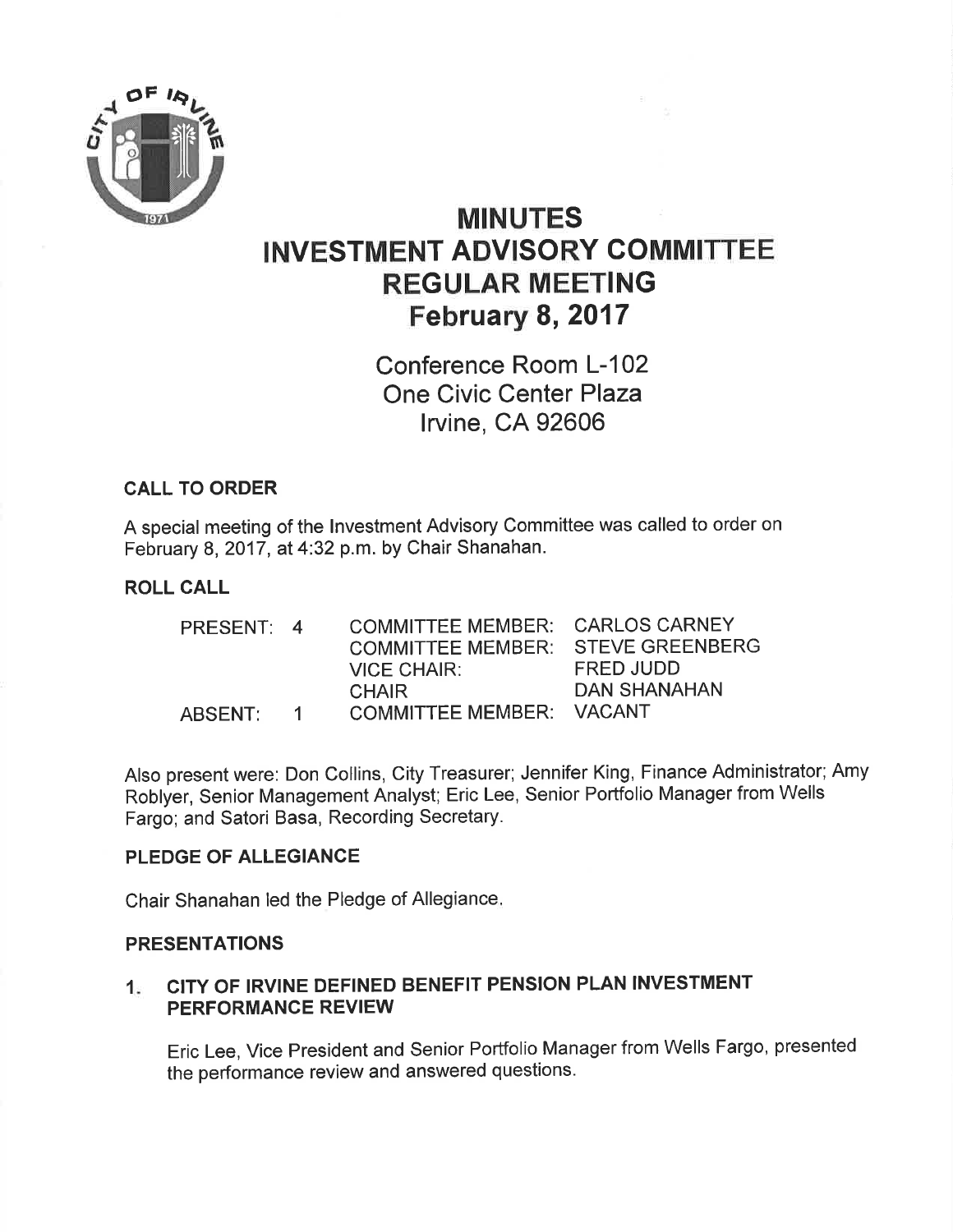#### **INTRODUCTIONS**

Jennifer King, new Finance Administrator, provided a self-introduction and brief background.

Roger Sievers, lnvestment Advisory Committee liaison, also provided a self-introduction

#### ADDITIONS AND DELETIONS TO THE AGENDA

There were no additions or deletions to the agenda.

#### PUBLIC GOMMENTS

There were no public comments.

### REORGANIZATION OF THE INVESTMENT ADVISORY COMMITTEE

Jennifer King, Finance Administrator, declared the nominations open for Chairperson and called for nominations. Chair Shanahan nominated Committee Member Judd as Chairperson of the lnvestment Advisory Committee.

# AGTION: By roll call vote, it was unanimously carried to elect Gommittee Member Judd as the Chair of the lnvestment Advisory Committee.

Newly elected Chair Judd declared the nominations open for Vice Chairperson and calleð for nominations, Chair Judd nominated Committee Member Carney as Vice Chair of the Investment Advisory Committee.

ACTION: By roll call vote, it was unanimously carried to elect Committee Member Carney as Vice Chair of the lnvestment Advisory Committee.

#### COMMITTEE BUSINESS

#### 2. MINUTES

# ACTION: Moved by Vice Chair Garney, seconded by Committee Member Shanahan, and unanimously carried by those members present to:

Approve the minutes of the lnvestment Advisory Committee special meeting held on November 16,2016.

# 3. TREASURER'S REPORT FOR QUARTER ENDED DECEMBER 31, 2016

Don Collins, City Treasurer, presented the staff report and answ\_ered questions. Dennis Yacobozzi, lnvestment Manager from United American Capital Corporation (UACC), and Kevin Klingel, Senior Vice President and Portfolio Manager from UACC, were also present via conference call and provided a market commentary.